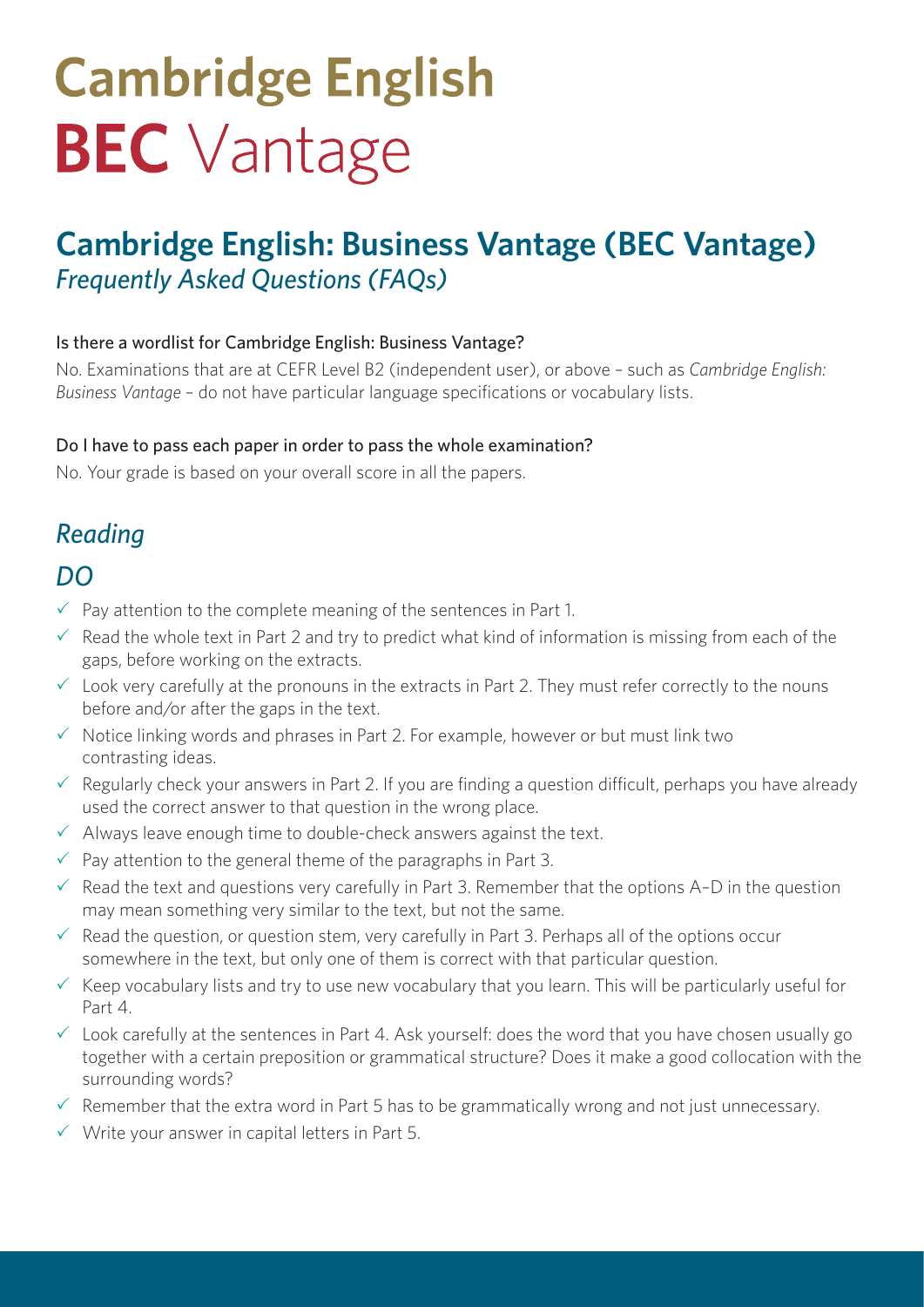# *DON'T*

- **x** Don't choose an answer in Part 1 just because you find matching words. There are usually some similarities between sections and you need to make sure that your choice matches the complete meaning of the question.
- x Don't forget that tenses in the Part 2 extracts need to fit logically with those already present in the text.
- $\overline{\phantom{a}}$  Don't choose more than one letter for any of the answers in Parts 1–4, or more than one word in Part 5.

### What aspects of reading are tested in this paper?

You are tested on your ability to understand gist, detail and text structure and to identify main points and specific information. You are also tested on vocabulary, your understanding of discourse features and your ability to identify errors.

### How long should I spend on each part?

There is no time limit for each task; some tasks may take longer than others and you should be aware of how long you need for different tasks. However, it's worth remembering that some tasks have more items and are, therefore, worth more marks.

# *Writing*

### *DO*

- $\checkmark$  Read the question carefully and underline the important parts.
- $\checkmark$  Make a plan before you start writing.
- $\checkmark$  Write clearly and concisely.
- $\checkmark$  Write carefully, so that the examiner can read the answer.
- $\checkmark$  Check that you have included all the content elements required.
- $\checkmark$  Add relevant information and ideas of your own in Part 2.
- $\checkmark$  Remember which format to use (email, report etc.).
- $\checkmark$  Use the correct style or register (for example, formal or informal).
- $\checkmark$  Use a range of appropriate business words and expressions.
- P Structure your writing with good linkers, such as *firstly*, *also*, *however*, *moreover*, *nevertheless*, and so on.
- $\checkmark$  Write in paragraphs.
- $\checkmark$  Check the question and your work again after you have finished writing.

### *DON'T*

- **x** Don't use white correction fluid. If you make a mistake, cross it out with a single line.
- x Don't forget to divide your time appropriately between the two questions. Remember that Part 1 is marked out of 10 and Part 2 out of 20.
- x Don't panic if other people in the exam start writing straight away. It's better to read the question carefully and plan before you start writing.
- $\boldsymbol{\times}$  Don't copy too many words and phrases from the question paper try to use your own words.
- x Don't repeat the same words and structures too often.
- **x** Don't waste time writing addresses for a letter, as they are not required.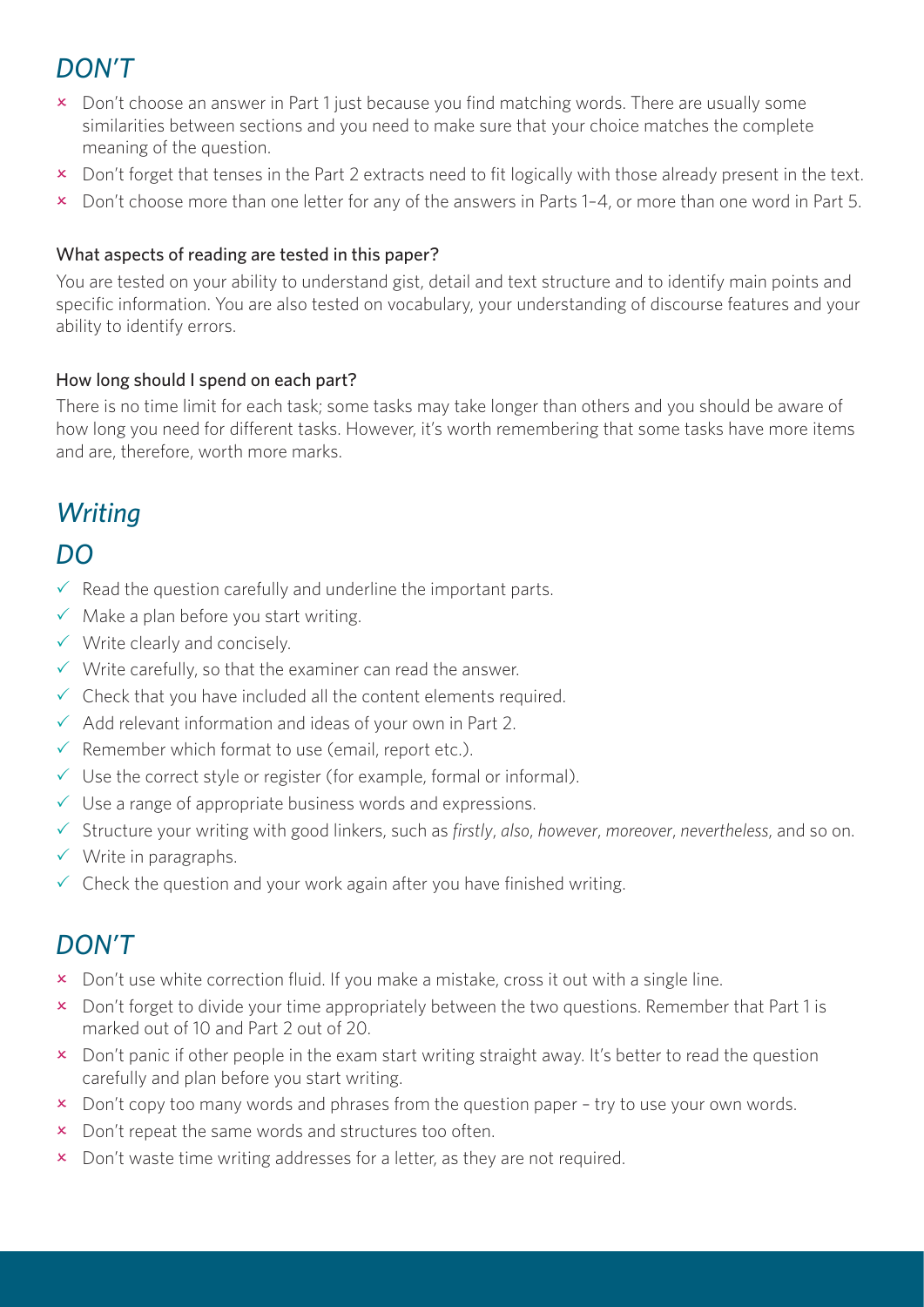#### How many written answers do I need to give?

Two.

### In what ways are Parts 1 and 2 different?

In Part 1 you are required to write an internal company communication (writing to somebody within the same company). In Part 2, you are required to write either a piece of business correspondence, a report or a proposal.

### Where do I write my answers?

In the question booklet. This booklet also contains enough space for you to do your rough work.

### What if I write less than the number of words stated in the task?

If you write an answer which is too short, it may not have an adequate range of language and may not provide all the information required.

### What if I write more than the number of words stated in the task?

You should not worry if you write slightly more than the word limit, but if you write far more than the word limit, your message may become unclear, and have a negative effect on the reader.

### How is the Writing paper marked?

The Writing paper is marked by small teams of examiners working with a Team Leader, all guided and monitored by a Principal Examiner. Each examiner is apportioned scripts chosen on a random basis from all the entries. In this way, examiners will be assessing scripts from a variety of centres and countries.

#### How are extended responses in Writing assessed?

Examiners mark tasks using assessment scales developed with explicit reference to the Common European Framework of Reference for Languages (CEFR). The scales, which are used across the Cambridge English General and Business English Writing tests, are made up from four subscales: Content, Communicative Achievement, Organisation and Language:

- Content focuses on how well you have fulfilled the task; if you have done what you were asked to do.
- Communicative Achievement focuses on how appropriate the writing is for the task and whether you have used the correct register.
- Organisation focuses on the way you have put together the piece of writing (in other words, if it is logical and ordered).
- Language focuses on vocabulary and grammar. This includes the range of language, as well as how accurate it is.

Each response is marked from 0–5, on each of the four subscales. These scores are then combined to give a final mark out of 20.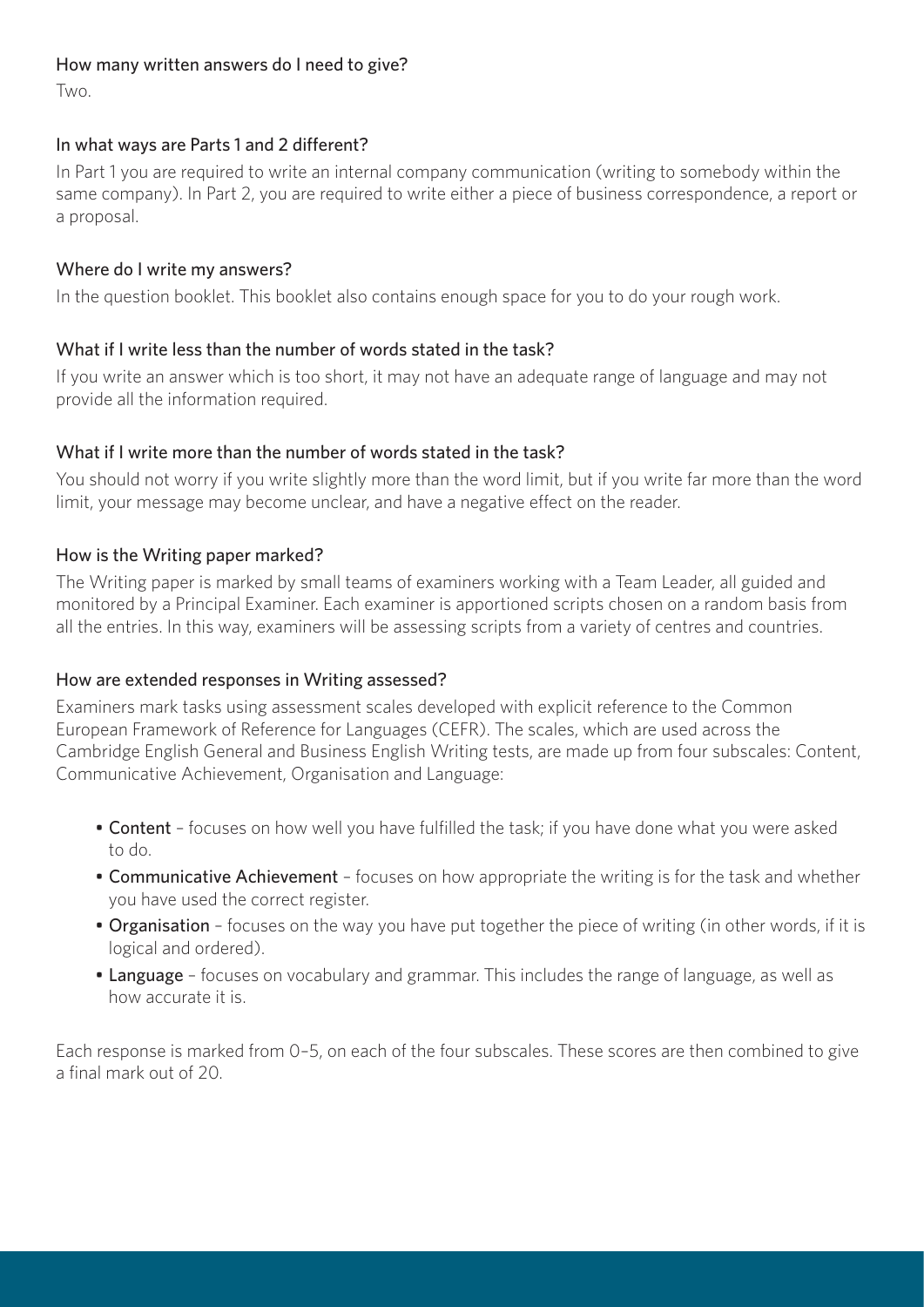# *Listening*

### *DO*

- $\checkmark$  Read the instructions and the task carefully, in the time before the first listening. Think about what you are going to hear, and underline key words in the instructions and questions.
- $\checkmark$  Use the second listening to check, confirm or alter your answers from the first listening. Remember that changing an answer in Part 2 may affect other answers in the same task.
- $\checkmark$  Remember that spelling should be correct in Part 1 (British or American spelling).
- $\checkmark$  Concentrate on an in-depth understanding of what is said in Parts 2 and 3.
- $\checkmark$  Remember that the five answers should be different in each task in Part 2.
- $\checkmark$  Answer all the questions you won't lose marks for wrong answers, and there's a chance that you'll guess correctly.
- $\checkmark$  Carefully copy your answers in pencil onto the answer sheet during the 10 minutes at the end of the test.
- $\checkmark$  Remember to pay attention to anything that appears after the gap in Part 1 questions.

# *DON'T*

- $\times$  Don't leave any answers blank.
- x Don't spend too long thinking about a question: leave it until the second listening.
- $\times$  Don't attempt to rephrase unnecessarily what you hear in Part 1.
- x Don't repeat information or words that already appear before or after the gap in Part 1. For example, if the word *days* is after the gap, don't write *days* in your answer.
- $\overline{\phantom{a}}$  Don't forget that you should only choose the option that actually answers the question in Part 3 even if an option is true, it may not answer the question that has been asked.

### What sort of material is used in the test?

The recordings are scripted. They all deal with business topics and situations. Nearly all have one or two speakers.

### How useful is exam preparation for improving my listening ability?

Very useful. The exam tests listening skills that are also required for general communication (i.e. not only for business).

### Can I take the Listening test separately?

No, *Cambridge English: Business Vantage* has four papers; Reading, Writing, Listening, and Speaking. To pass the exam, you have to take all four papers in the same examination period.

# *Speaking*

### *DO*

- $\checkmark$  Get plenty of speaking practice in small groups, especially on topics that are likely to be used in the exam.
- $\checkmark$  Listen to native (or good) speakers of English doing similar tasks.
- $\checkmark$  Collect and keep records of words and phrases that are useful for carrying out the exam tasks.
- $\checkmark$  Ask for clarification if you don't understand the instructions/task.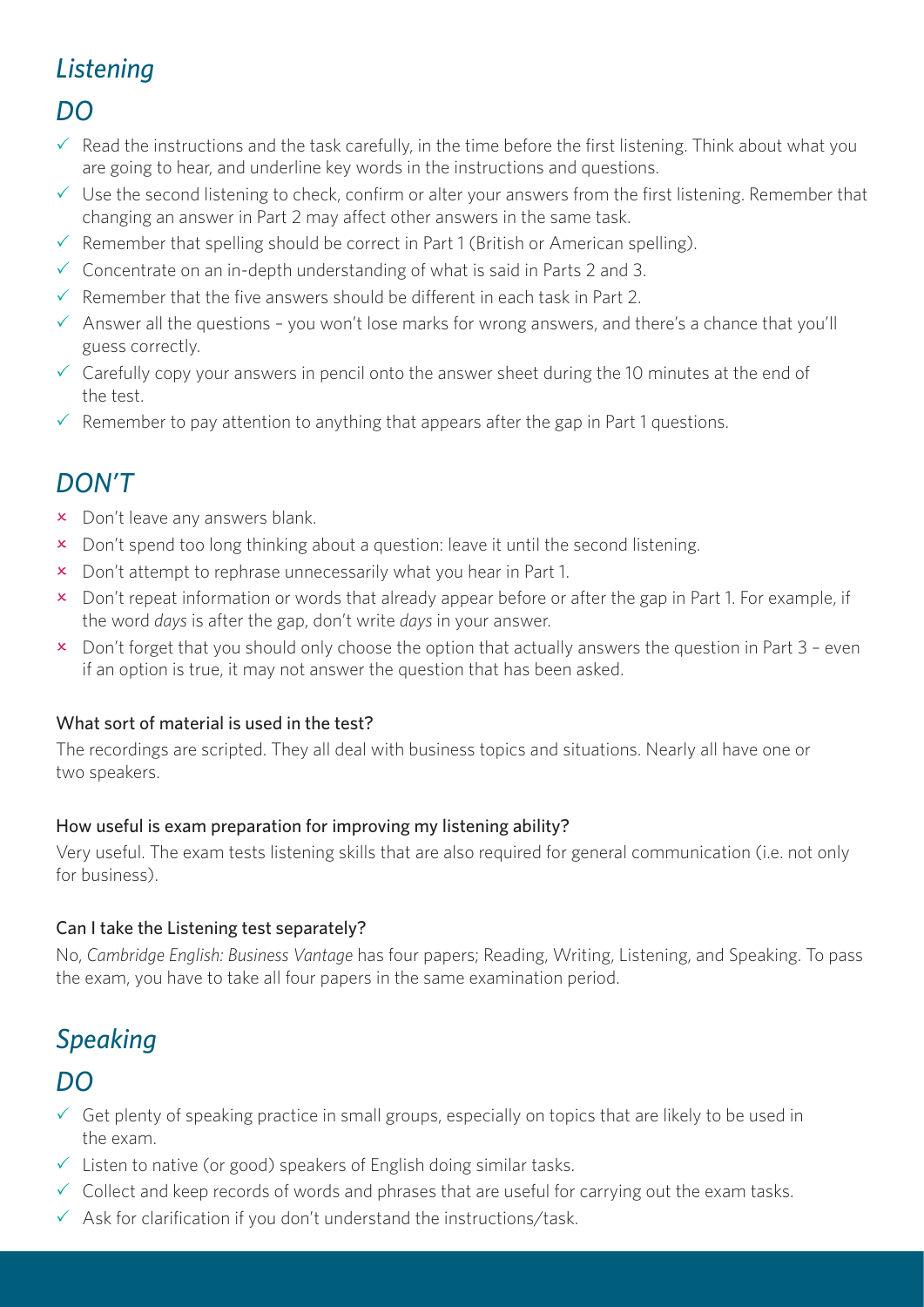- $\checkmark$  Speak clearly and loudly enough for the examiners to hear you.
- $\checkmark$  Avoid long silences and frequent pauses.
- $\checkmark$  Listen to your partner and respond appropriately.
- $\checkmark$  Make sure turn-taking is as natural as possible (taking turns to speak and listening to each other).
- $\checkmark$  Use all the opportunities you're given in the test to speak, and extend your responses whenever possible.

# *DON'T*

- x Don't memorise and practise long answers for Part 1. You only need to give short answers in this part.
- $\overline{\mathbf{x}}$  Don't try to talk much more than your partner or interrupt in an impolite way.
- $\overline{\mathsf{x}}$  Don't worry about not knowing a word or phrase explain what you mean using other words.
- $\boldsymbol{\times}$  Don't worry too much about making mistakes you don't have to be word perfect.
- x Don't just respond to what has been said be prepared to give your own ideas, ask for your partner's opinion and develop your partner's ideas and contributions.

### How much do I need to know about business to be successful in the Speaking test?

*Cambridge English: Business Certificates* have been developed to test English language in a business context. While they are not focused on any specific branch of business (e.g. banking, or computing), you should be familiar with a wide range of business situations and the vocabulary needed for them.

### What should I do if I don't understand a question, or what the examiner asks me to do?

You can ask the examiner to repeat the instructions. However, you should listen carefully and try to understand the first time.

### I think I communicate well, but I am not always very accurate with my grammar and vocabulary. Can I still pass the Speaking test?

At this level, you need to be accurate enough with your grammar and choice of words to get your meaning across clearly. In other words, you do not need to be accurate all the time to pass. Also, remember that Grammar and Vocabulary is only one of the areas that are assessed in the exam. The others are Discourse Management, Pronunciation and Interactive Communication.

### What sort of topics might I be expected to speak about?

Here are some examples: personal information, the office, general business environment and routine, entertainment of clients, travel and conference meetings, using the telephone, health and safety, buying and selling, management skills, promotion, training courses. These topics are spread across the four components of the exam (Reading, Writing, Listening and Speaking).

### Is it an advantage to know your partner in the Speaking test?

No. You should be encouraged to change partners in class so that you get used to interacting with a variety of people, including people you don't know well.

#### What if I am paired with someone much better than me?

All students are assessed on their own performance and not on how they compare with their exam partner. So, similarly, if you have difficulty in understanding your partner, your grade will not suffer. It is important to try to communicate and interact with your partner, whatever their level.